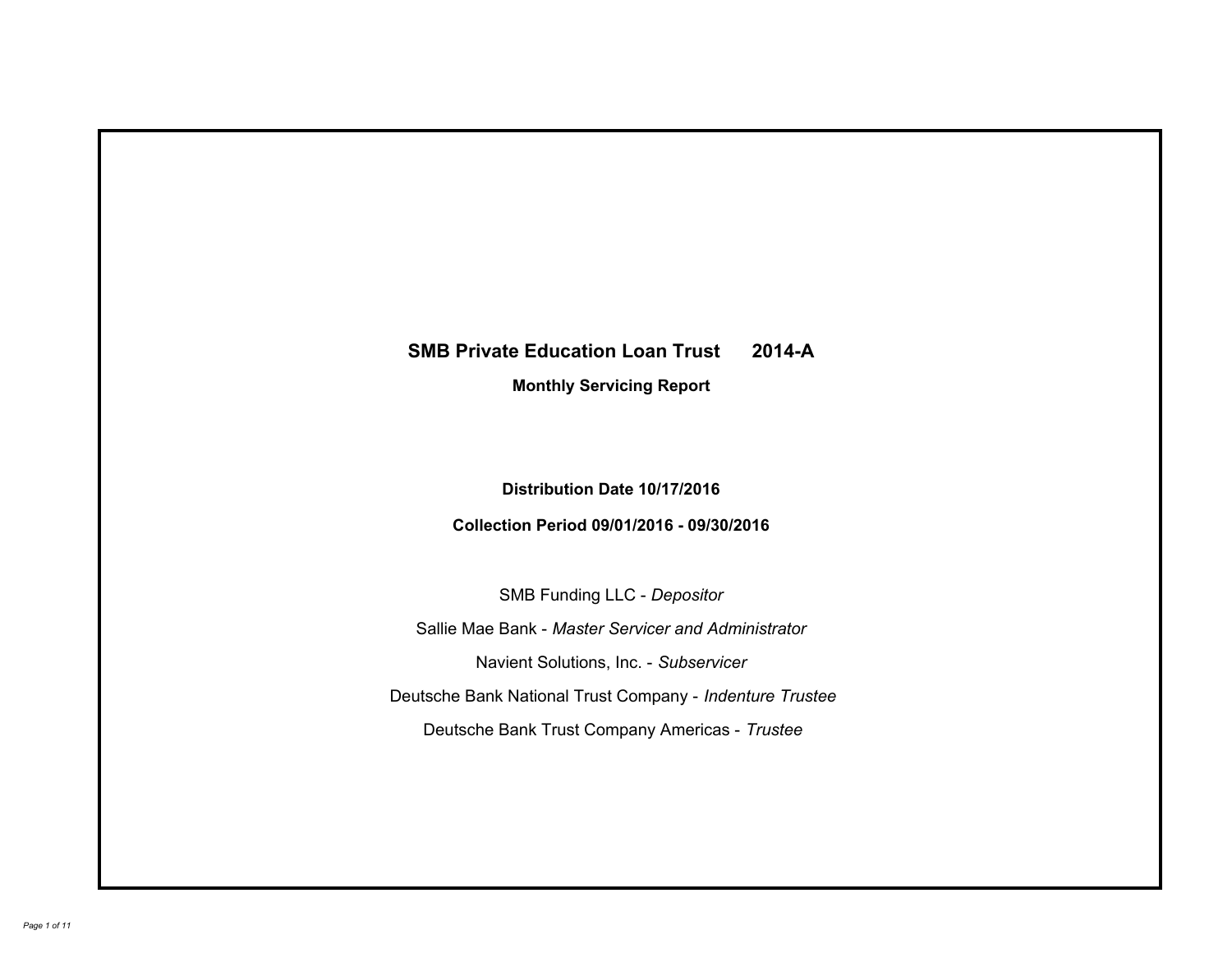|  | <b>Deal Parameters</b> |  |
|--|------------------------|--|
|  |                        |  |

| Α | <b>Student Loan Portfolio Characteristics</b>   |                   | 08/07/2014       | 08/31/2016       | 09/30/2016       |
|---|-------------------------------------------------|-------------------|------------------|------------------|------------------|
|   | <b>Principal Balance</b>                        |                   | \$361,523,983.59 | \$310,873,572.75 | \$307,422,931.16 |
|   | Interest to be Capitalized Balance              |                   | 17,313,307.43    | 14,350,056.31    | 14,575,078.92    |
|   | Pool Balance                                    |                   | \$378,837,291.02 | \$325,223,629.06 | \$321,998,010.08 |
|   | Weighted Average Coupon (WAC)                   |                   | 7.81%            | 7.83%            | 7.82%            |
|   | Weighted Average Remaining Term                 |                   | 138.29           | 141.00           | 141.92           |
|   | Number of Loans                                 |                   | 33,555           | 28,281           | 28,019           |
|   | Number of Borrowers                             |                   | 26,651           | 22,146           | 21,948           |
|   | Pool Factor                                     |                   |                  | 0.858478394      | 0.849963870      |
|   | Since Issued Total Constant Prepayment Rate (1) |                   |                  | 6.58%            | 6.57%            |
| B | <b>Debt Securities</b>                          | <b>Cusip/Isin</b> | 09/15/2016       |                  | 10/17/2016       |
|   | A1                                              | 784456AA3         | \$32,556,299.71  |                  | \$28,577,048.76  |
|   | A2A                                             | 784456AB1         | \$68,000,000.00  |                  | \$68,000,000.00  |
|   | A <sub>2</sub> B                                | 784456AC9         | \$68,000,000.00  |                  | \$68,000,000.00  |
|   | A <sub>3</sub>                                  | 784456AD7         | \$50,000,000.00  |                  | \$50,000,000.00  |
|   | B                                               | 784456AE5         | \$36,000,000.00  |                  | \$36,000,000.00  |
|   | C                                               | 784456AF2         | \$42,000,000.00  |                  | \$42,000,000.00  |
|   |                                                 |                   |                  |                  |                  |
| С | <b>Certificates</b>                             | Cusip/Isin        | 09/15/2016       |                  | 10/17/2016       |
|   | <b>Excess Distribution</b>                      | 784456105         | \$100,000.00     |                  | \$100,000.00     |
|   |                                                 |                   |                  |                  |                  |
| D | <b>Account Balances</b>                         |                   | 09/15/2016       |                  | 10/17/2016       |
|   | Reserve Account Balance                         |                   | \$958,735.00     |                  | \$958,735.00     |
|   |                                                 |                   |                  |                  |                  |
| E | <b>Asset / Liability</b>                        |                   | 09/15/2016       |                  | 10/17/2016       |
|   | Overcollateralization Percentage *              |                   | 21.73%           |                  | 22.18%           |
|   | Specified Overcollateralization Amount *        |                   | \$97,567,088.72  |                  | \$96,599,403.02  |
|   | Actual Overcollateralization Amount *           |                   | \$70,667,329.35  |                  | \$71,420,961.32  |

\* Based on the Rated debt securities (Class A and Class B Bonds)

(1) Since Issued Total CPR calculations found in monthly servicing reports issued on or prior to September 15, 2015 originally included loans that were removed from the pool by the sponsor because they became ineligible for the pool between the cut-off date and settlement date. On October 5, 2015, Since Issued Total CPR calculations were revised to exclude these loans and all prior monthly servicing reports were restated. For additional information, see 'Since Issued CPR Methodology' found on page 11 of this report.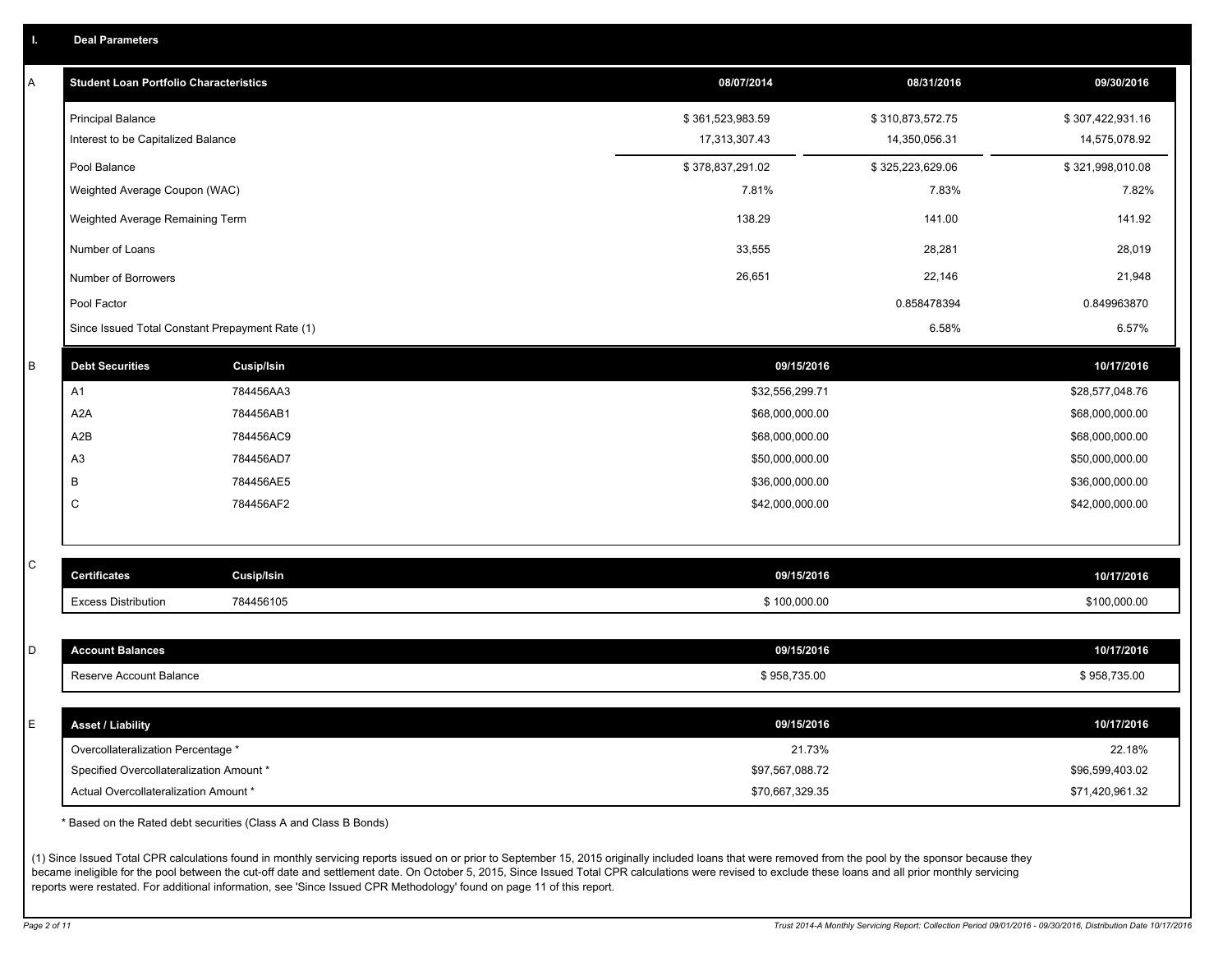## **II. 2014-A Trust Activity 09/01/2016 through 09/30/2016**

| Α         | <b>Student Loan Principal Receipts</b>                           |                |
|-----------|------------------------------------------------------------------|----------------|
|           | <b>Borrower Principal</b>                                        | 3,552,869.52   |
|           | <b>Consolidation Activity Principal</b>                          | 0.00           |
|           | Seller Principal Reimbursement                                   | 0.00           |
|           | Servicer Principal Reimbursement                                 | 0.00           |
|           | Delinquent Principal Purchases by Servicer                       | 0.00           |
|           | <b>Other Principal Deposits</b>                                  | 0.00           |
|           | <b>Total Principal Receipts</b>                                  | \$3,552,869.52 |
| B         | <b>Student Loan Interest Receipts</b>                            |                |
|           | <b>Borrower Interest</b>                                         | 1,321,904.67   |
|           | <b>Consolidation Activity Interest</b>                           | 0.00           |
|           | Seller Interest Reimbursement                                    | 0.00           |
|           | Servicer Interest Reimbursement                                  | (70.81)        |
|           | Delinquent Interest Purchases by Servicer                        | 0.00           |
|           | <b>Other Interest Deposits</b>                                   | 10,469.96      |
|           | <b>Total Interest Receipts</b>                                   | \$1,332,303.82 |
| С         | <b>Recoveries on Realized Losses</b>                             | \$10,314.45    |
| D         | <b>Investment Income</b>                                         | \$1,310.21     |
| Е         | <b>Funds Borrowed from Next Collection Period</b>                | \$0.00         |
| F         | <b>Funds Repaid from Prior Collection Period</b>                 | \$0.00         |
| G         | Loan Sale or Purchase Proceeds                                   | \$0.00         |
| н         | Initial Deposits to Collection Account                           | \$0.00         |
|           | <b>Excess Transferred from Other Accounts</b>                    | \$0.00         |
|           | <b>Borrower Benefit Reimbursements</b>                           | \$0.00         |
| Κ         | <b>Gross Swap Receipt</b>                                        | \$0.00         |
| L         | <b>Other Deposits</b>                                            | \$0.00         |
| м         | <b>Other Fees Collected</b>                                      | \$0.00         |
| ${\sf N}$ | <b>AVAILABLE FUNDS</b>                                           | \$4,896,798.00 |
| O         | Non-Cash Principal Activity During Collection Period             | \$102,227.93   |
| P         | Aggregate Purchased Amounts by the Depositor, Servicer or Seller | \$0.00         |
| Q         | Aggregate Loan Substitutions                                     | \$0.00         |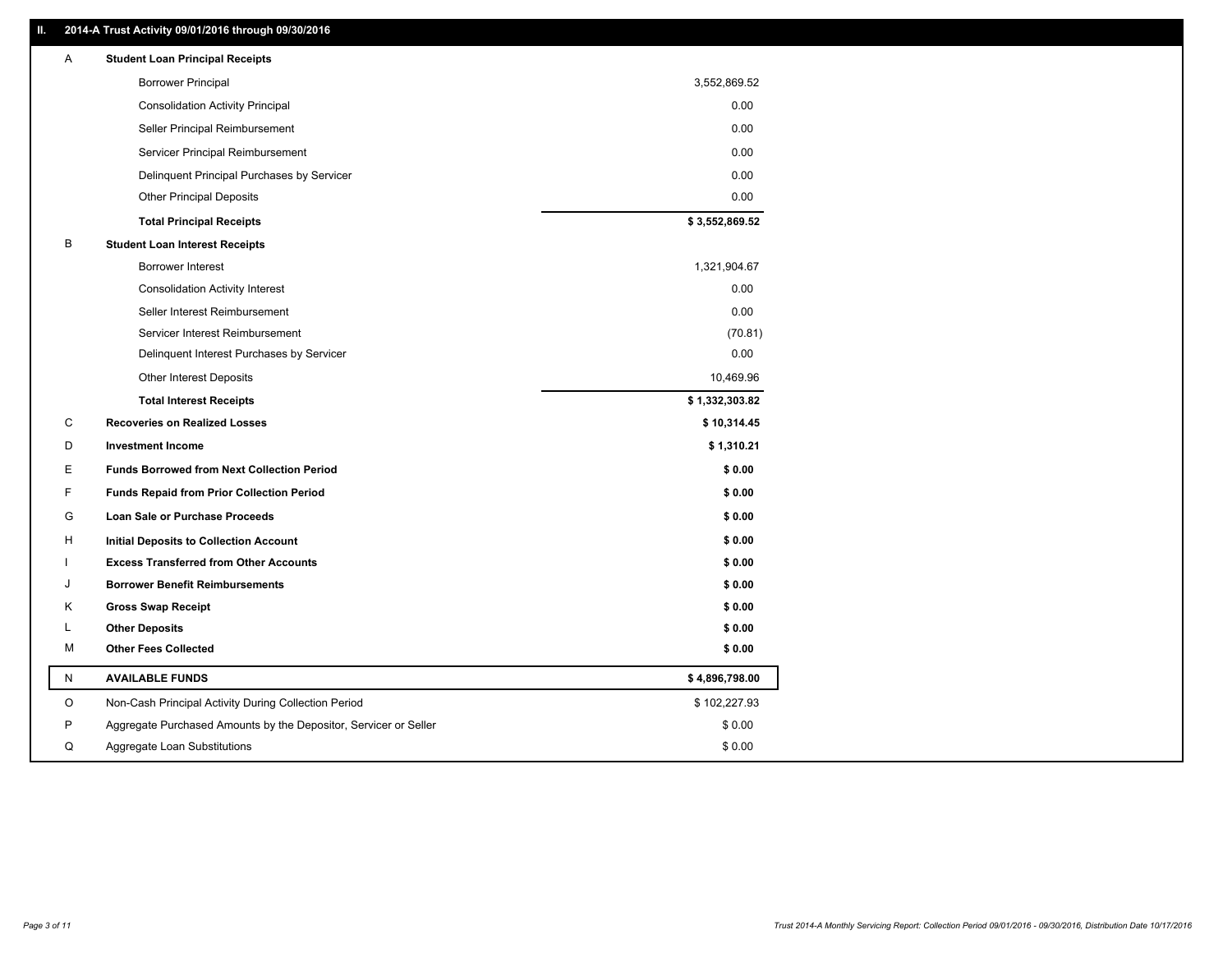|                   |                         |                          | 09/30/2016 |                  | 08/31/2016     |                          |         |                  |                |
|-------------------|-------------------------|--------------------------|------------|------------------|----------------|--------------------------|---------|------------------|----------------|
|                   |                         | <b>Wtd Avg</b><br>Coupon | # Loans    | Principal        | % of Principal | <b>Wtd Avg</b><br>Coupon | # Loans | Principal        | % of Principal |
| INTERIM:          | IN SCHOOL               | 8.88%                    | 1,856      | \$18,011,626.56  | 5.859%         | 8.85%                    | 2,025   | \$19,250,848.37  | 6.193%         |
|                   | GRACE                   | 8.75%                    | 1,464      | \$15,060,311.89  | 4.899%         | 8.79%                    | 1,349   | \$14,333,860.55  | 4.611%         |
|                   | <b>DEFERMENT</b>        | 8.72%                    | 1,174      | \$12,313,120.23  | 4.005%         | 8.82%                    | 1,078   | \$11,231,647.54  | 3.613%         |
| <b>REPAYMENT:</b> | <b>CURRENT</b>          | 7.56%                    | 21,744     | \$240,504,801.05 | 78.233%        | 7.57%                    | 22,029  | \$243,217,078.67 | 78.237%        |
|                   | 31-60 DAYS DELINQUENT   | 8.58%                    | 337        | \$3,861,939.97   | 1.256%         | 8.45%                    | 378     | \$4,466,727.63   | 1.437%         |
|                   | 61-90 DAYS DELINQUENT   | 8.21%                    | 183        | \$2,069,845.23   | 0.673%         | 8.24%                    | 214     | \$2,675,024.31   | 0.860%         |
|                   | 91-120 DAYS DELINQUENT  | 8.20%                    | 139        | \$1,578,589.82   | 0.513%         | 8.57%                    | 123     | \$1,554,425.67   | 0.500%         |
|                   | 121-150 DAYS DELINQUENT | 9.28%                    | 85         | \$1,072,039.55   | 0.349%         | 9.31%                    | 106     | \$1,128,221.63   | 0.363%         |
|                   | 151-180 DAYS DELINQUENT | 9.06%                    | 93         | \$1,032,504.34   | 0.336%         | 9.15%                    | 82      | \$1,053,112.61   | 0.339%         |
|                   | > 180 DAYS DELINQUENT   | 9.52%                    | 65         | \$755,506.31     | 0.246%         | 9.59%                    | 66      | \$663,326.42     | 0.213%         |
|                   | FORBEARANCE             | 8.11%                    | 879        | \$11,162,646.21  | 3.631%         | 7.94%                    | 831     | \$11,299,299.35  | 3.635%         |
| <b>TOTAL</b>      |                         |                          | 28,019     | \$307,422,931.16 | 100.00%        |                          | 28,281  | \$310,873,572.75 | 100.00%        |

Percentages may not total 100% due to rounding \*

\*\* Smart Option Interest Only loans and \$25 Fixed Payment loans classified as in repayment whether student borrowers are in school, in grace, in deferment or required to make full principal and interest payments on their l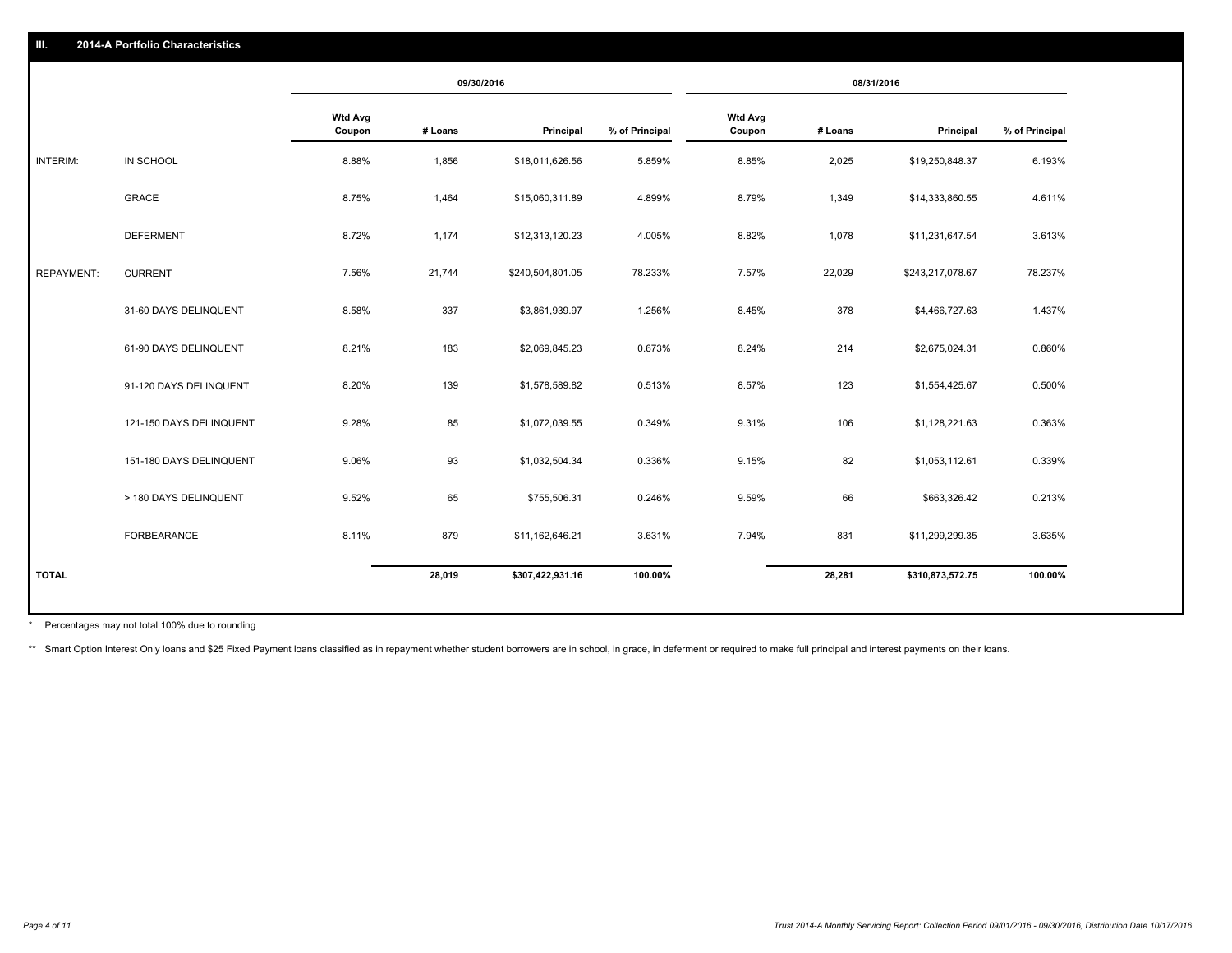|                                                         | 9/30/2016        | 8/31/2016        |
|---------------------------------------------------------|------------------|------------------|
| Pool Balance                                            | \$321,998,010.08 | \$325,223,629.06 |
| Total # Loans                                           | 28,019           | 28,281           |
| Total # Borrowers                                       | 21,948           | 22,146           |
| Weighted Average Coupon                                 | 7.82%            | 7.83%            |
| Weighted Average Remaining Term                         | 141.92           | 141.00           |
| Percent of Pool - Cosigned                              | 93.7%            | 93.7%            |
| Percent of Pool - Non Cosigned                          | 6.3%             | 6.3%             |
| Borrower Interest Accrued for Period                    | \$1,958,014.95   | \$2,027,820.29   |
| Outstanding Borrower Interest Accrued                   | \$16,077,543.37  | \$15,914,154.99  |
| Gross Principal Realized Loss - Periodic                | \$328,863.71     | \$273,213.26     |
| Gross Principal Realized Loss - Cumulative              | \$3,824,421.93   | \$3,495,558.22   |
| Delinquent Principal Purchased by Servicer - Periodic   | \$0.00           | \$0.00           |
| Delinguent Principal Purchased by Servicer - Cumulative | \$0.00           | \$0.00           |
| Recoveries on Realized Losses - Periodic                | \$10,314.45      | \$3,064.10       |
| Recoveries on Realized Losses - Cumulative              | \$155,718.98     | \$145,404.53     |
| Net Losses - Periodic                                   | \$318,549.26     | \$270,149.16     |
| Net Losses - Cumulative                                 | \$3,668,702.95   | \$3,350,153.69   |
| <b>Cumulative Gross Defaults</b>                        | \$3,824,421.93   | \$3,495,558.22   |
| Change in Gross Defaults                                | \$328,863.71     | \$273,213.26     |
| Non-Cash Principal Activity - Capitalized Interest      | \$431,842.94     | \$396,366.90     |
| Since Issued Total Constant Prepayment Rate (CPR) (1)   | 6.57%            | 6.58%            |
| <b>Loan Substitutions</b>                               | \$0.00           | \$0.00           |
| <b>Cumulative Loan Substitutions</b>                    | \$0.00           | \$0.00           |
| <b>Unpaid Master Servicing Fees</b>                     | \$0.00           | \$0.00           |
| <b>Unpaid Sub-Servicing Fees</b>                        | \$0.00           | \$0.00           |
| <b>Unpaid Administration Fees</b>                       | \$0.00           | \$0.00           |
| Unpaid Carryover Master Servicing Fees                  | \$0.00           | \$0.00           |
| Unpaid Carryover Sub-Servicing Fees                     | \$0.00           | \$0.00           |
| Note Interest Shortfall                                 | \$0.00           | \$0.00           |

(1) Since Issued Total CPR calculations found in monthly servicing reports issued on or prior to September 15, 2015 originally included loans that were removed from the pool by the sponsor because they became ineligible for the pool between the cut-off date and settlement date. On October 5, 2015, Since Issued Total CPR calculations were revised to exclude these loans and all prior monthly servicing reports were restated. For additional information, see 'Since Issued CPR Methodology' found on page 11 of this report.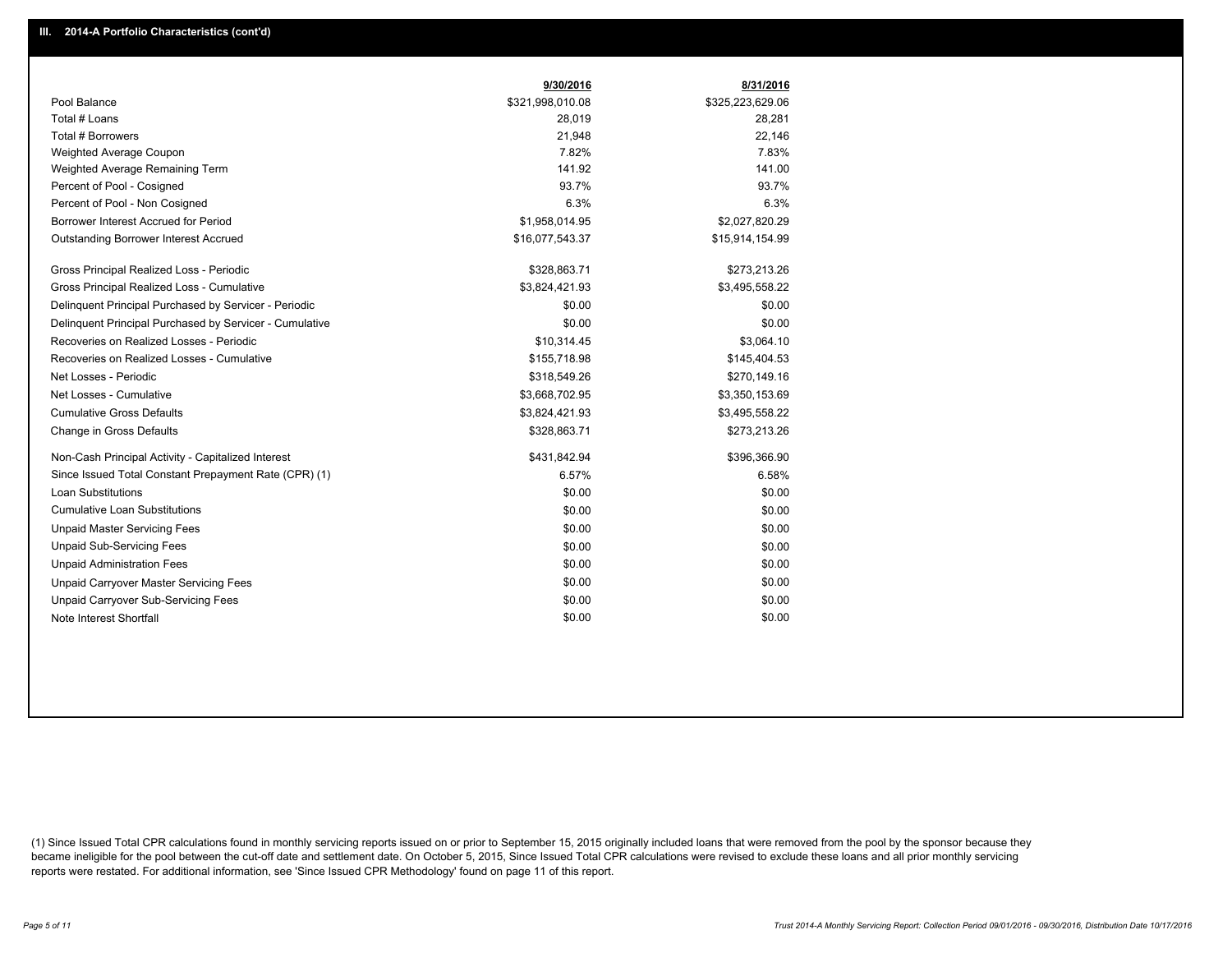## **IV. 2014-A Portfolio Statistics by Loan Program**

|                                                       | Weighted<br><b>Average Coupon</b> | # LOANS | <b>\$ AMOUNT</b> | $%$ *    |
|-------------------------------------------------------|-----------------------------------|---------|------------------|----------|
| - Smart Option Deferred Loans                         | 8.24%                             | 12,503  | \$130,254,508.63 | 42.370%  |
| - Smart Option Fixed Pay Loans                        | 7.88%                             | 7,885   | \$103,273,266.66 | 33.593%  |
| - Smart Option Interest-Only Loans                    | 6.96%                             | 7,631   | \$73,895,155.87  | 24.037%  |
| - Other Loan Programs                                 | 0.00%                             | 0.00    | \$0.00           | 0.000%   |
| <b>Total</b>                                          | 7.82%                             | 28,019  | \$307,422,931.16 | 100.000% |
| Prime Indexed Loans -- Monthly Reset Adjustable       |                                   |         | \$0.00           |          |
| Prime Indexed Loans -- Monthly Reset Non-Adjustable   |                                   |         | \$0.00           |          |
| Prime Indexed Loans -- Quarterly Reset Adjustable     |                                   |         | \$0.00           |          |
| Prime Indexed Loans -- Quarterly Reset Non-Adjustable |                                   |         | \$0.00           |          |
| Prime Indexed Loans -- Annual Reset                   |                                   |         | \$0.00           |          |
| <b>T-Bill Indexed Loans</b>                           |                                   |         | \$0.00           |          |
| Fixed Rate Loans                                      |                                   |         | \$44,933,060.45  |          |
| <b>LIBOR Indexed Loans</b>                            |                                   |         | \$277,064,949.63 |          |
|                                                       |                                   |         |                  |          |

\* Note: Percentages may not total 100% due to rounding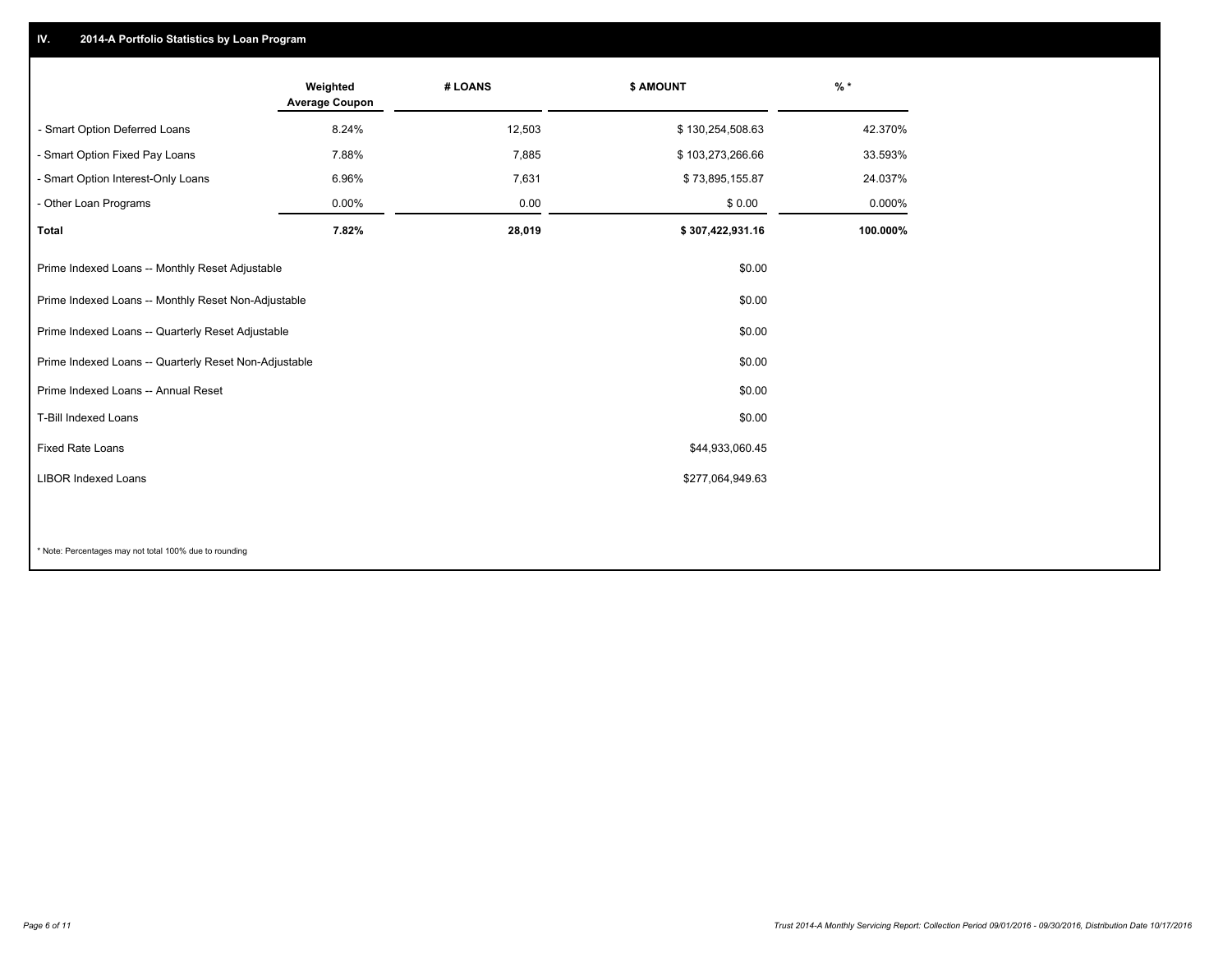| v. | 2014-A Reserve Account and Principal Distribution Calculations                                                                                                                                     |                  |  |
|----|----------------------------------------------------------------------------------------------------------------------------------------------------------------------------------------------------|------------------|--|
| А. | <b>Reserve Account</b>                                                                                                                                                                             |                  |  |
|    | Specified Reserve Account Balance                                                                                                                                                                  | \$958,735.00     |  |
|    | Actual Reserve Account Balance                                                                                                                                                                     | \$958,735.00     |  |
| В. | <b>Principal Distribution Amount</b>                                                                                                                                                               |                  |  |
|    | Class A Notes Outstanding<br>i.                                                                                                                                                                    | \$218,556,299.71 |  |
|    | Pool Balance<br>ii.                                                                                                                                                                                | \$321,998,010.08 |  |
|    | First Priority Principal Distribution Amount (i - ii)<br>iii.                                                                                                                                      | \$0.00           |  |
|    | Class A and B Notes Outstanding<br>iv.                                                                                                                                                             | \$254,556,299.71 |  |
|    | First Priority Principal Distribution Amount<br>v.                                                                                                                                                 | \$0.00           |  |
|    | Pool Balance<br>vi.                                                                                                                                                                                | \$321,998,010.08 |  |
|    | Specified Overcollateralization Amount<br>vii.                                                                                                                                                     | \$96,599,403.02  |  |
|    | viii. Regular Principal Distribution Amount (iv - v) - (vi - vii)                                                                                                                                  | \$29,157,692.65  |  |
|    | Notes Outstanding<br>ix.                                                                                                                                                                           | \$296,556,299.71 |  |
|    | First Priority Principal Distribution Amount<br>Х.                                                                                                                                                 | \$0.00           |  |
|    | Regular Principal Distribution Amount<br>xi.                                                                                                                                                       | \$29,157,692.65  |  |
|    | Available Funds (after payment of waterfall items A through J) *<br>xii.                                                                                                                           | \$0.00           |  |
|    | xiii. Additional Principal Distribution Amount (min(ix - x - xi, xiii))                                                                                                                            | \$0.00           |  |
|    | * Represents 50% of value if the principal balance of the notes is greater than 10% of initial principal balance of the notes or the Class A and Class B note are reduced to 0, otherwise the full |                  |  |

value is shown.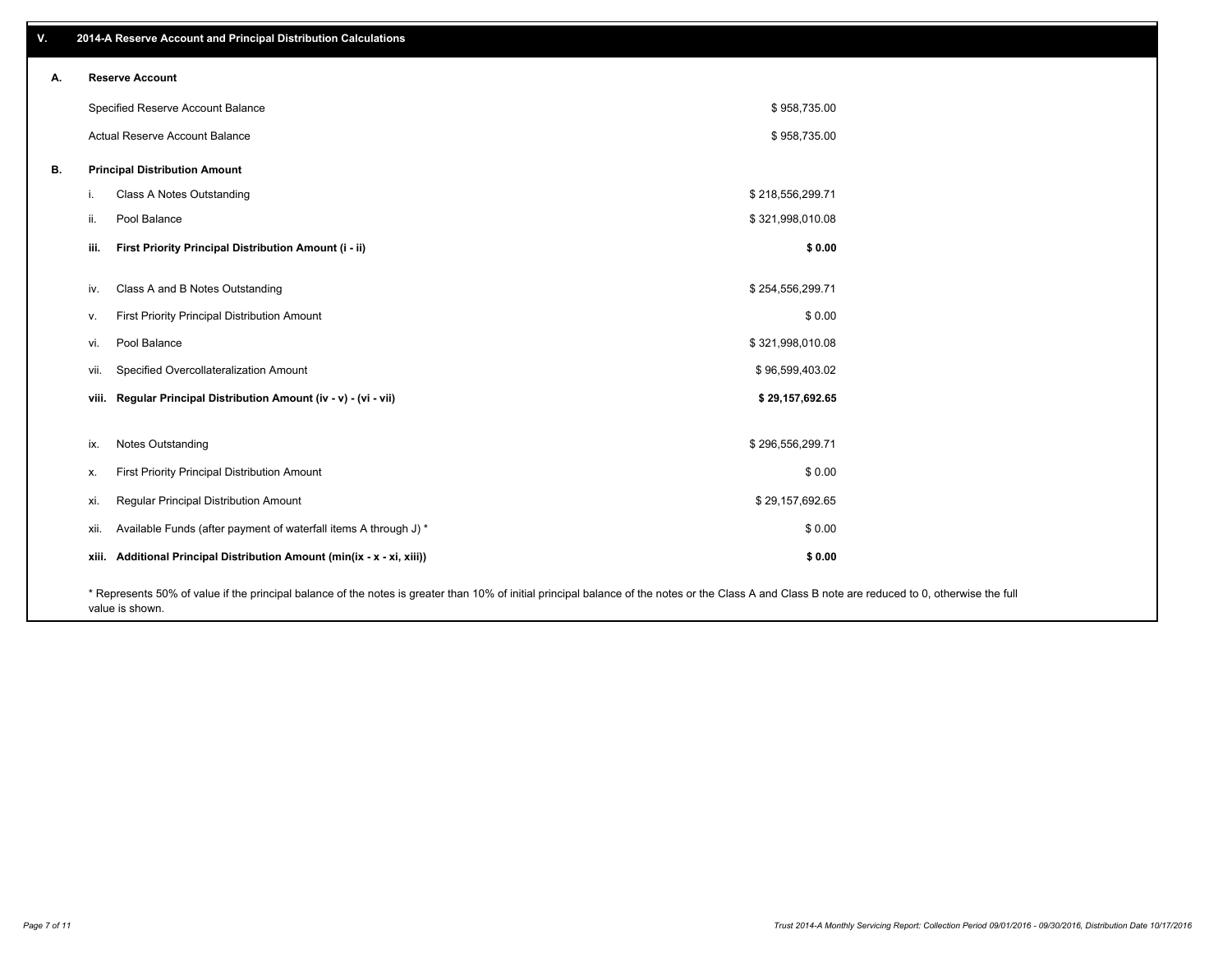|              | VI. 2014-A Waterfall for Distributions                       |                  |                      |
|--------------|--------------------------------------------------------------|------------------|----------------------|
|              |                                                              | Paid             | <b>Funds Balance</b> |
|              | <b>Total Available Funds</b>                                 |                  | \$4,896,798.00       |
| Α            | <b>Trustee Fees</b>                                          | \$15,000.00      | \$4,881,798.00       |
| В            | i. Master Servicing Fees                                     | \$12,992.75      | \$4,868,805.25       |
|              | ii. Sub-Servicing Fees                                       | \$211,743.48     | \$4,657,061.77       |
| C            | i. Administration Fees                                       | \$6,667.00       | \$4,650,394.77       |
|              | ii. Unreimbursed Administrator Advances plus any Unpaid      | \$0.00           | \$4,650,394.77       |
| D            | Class A Noteholders Interest Distribution Amount             | \$393,643.82     | \$4,256,750.95       |
| Ε            | <b>First Priority Principal Payment</b>                      | \$0.00           | \$4,256,750.95       |
| F            | Class B Noteholders Interest Distribution Amount             | \$120,000.00     | \$4,136,750.95       |
| G            | <b>Class C Noteholders Interest Distribution Amount</b>      | \$157,500.00     | \$3,979,250.95       |
| H            | Reinstatement Reserve Account                                | \$0.00           | \$3,979,250.95       |
| $\mathbf{I}$ | Regular Principal Distribution                               | \$3,979,250.95   | \$0.00               |
| J            | i. Carryover Master Servicing Fees                           | \$0.00           | \$0.00               |
|              | ii. Carryover Sub-servicing Fees                             | \$0.00           | \$0.00               |
| Κ            | Additional Principal Distribution Amount                     | \$0.00           | \$0.00               |
| Г            | Unpaid Expenses of Trustee                                   | \$0.00           | \$0.00               |
| M            | Unpaid Expenses of Administrator                             | \$0.00           | \$0.00               |
| N            | Remaining Funds to the Excess Distribution Certificateholder | \$0.00           | \$0.00               |
|              | <b>Waterfall Conditions</b>                                  |                  |                      |
| А.           | <b>Class C Noteholders' Interest Distribution Condition</b>  |                  |                      |
|              | Pool Balance<br>i.                                           | \$321,998,010.08 |                      |

ii. Class A and B Notes Outstanding **iii. Class C Noteholders' Interest Distribution Ratio (i / ii)** 110.00%  **126.49%** iv. Minimum Ratio v. Is the Class C Noteholders' Interest Distribution Condition Satisfied (iii > iv) Y Y \$ 254,556,299.71

\* Note: If the Class C Noteholders' Interest Distribution Condition is satisfied then the amount of interest accrued at the Class C Rate for the Accrual Period is Released on the distribution Date.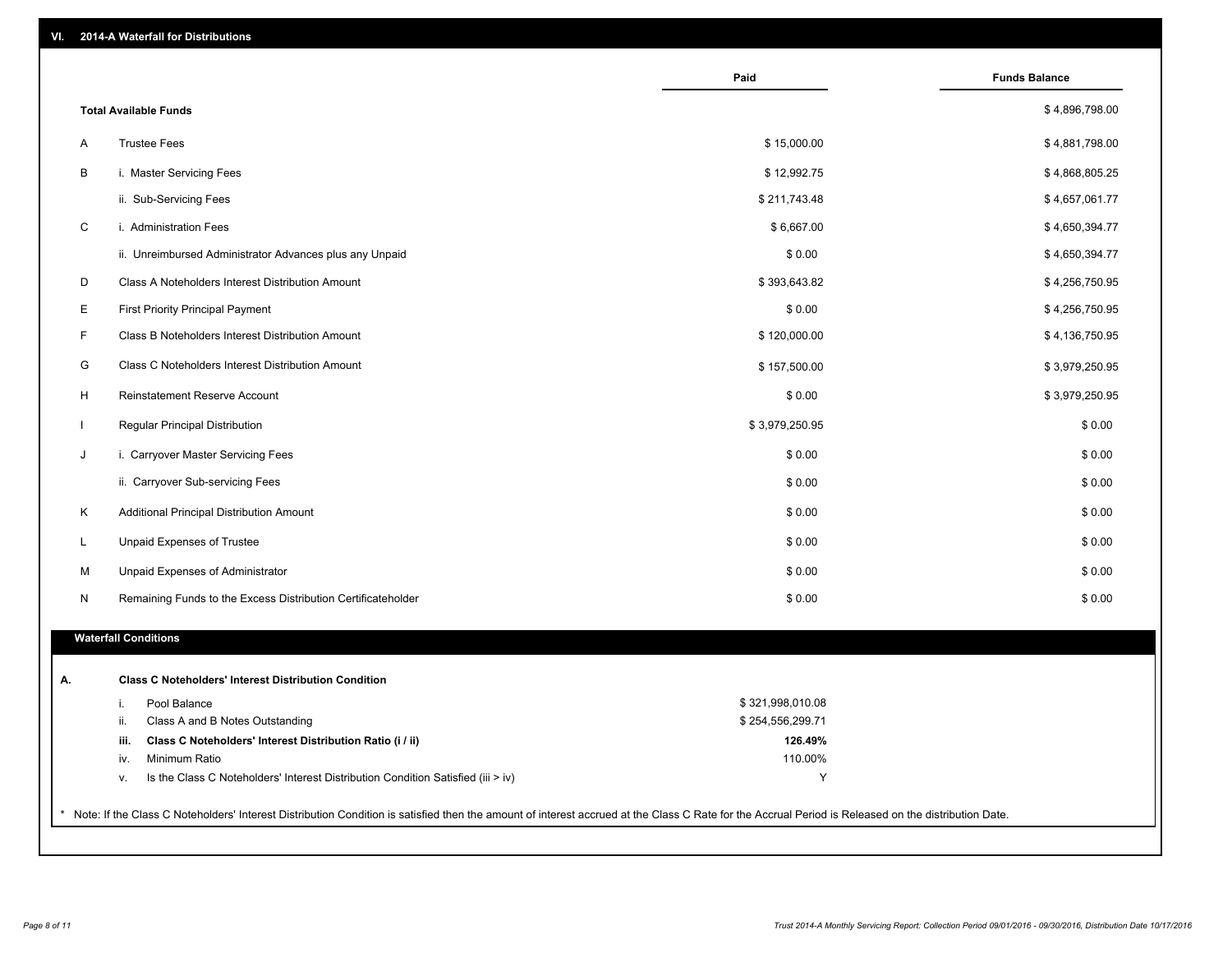| <b>Distribution Amounts</b>                                |                         |                         |                         |
|------------------------------------------------------------|-------------------------|-------------------------|-------------------------|
|                                                            | A1                      | A <sub>2</sub> A        | A <sub>2</sub> B        |
| Cusip/Isin                                                 | 784456AA3               | 784456AB1               | 784456AC9               |
| <b>Beginning Balance</b>                                   | \$32,556,299.71         | \$68,000,000.00         | \$68,000,000.00         |
| Index                                                      | <b>LIBOR</b>            | <b>FIXED</b>            | <b>LIBOR</b>            |
| Spread/Fixed Rate                                          | 0.50%                   | 3.05%                   | 1.15%                   |
| Record Date (Days Prior to Distribution)                   | 1 NEW YORK BUSINESS DAY | 1 NEW YORK BUSINESS DAY | 1 NEW YORK BUSINESS DAY |
| <b>Accrual Period Begin</b>                                | 9/15/2016               | 9/15/2016               | 9/15/2016               |
| <b>Accrual Period End</b>                                  | 10/17/2016              | 10/15/2016              | 10/17/2016              |
| Daycount Fraction                                          | 0.08888889              | 0.08333333              | 0.08888889              |
| Interest Rate*                                             | 1.02428%                | 3.05000%                | 1.67428%                |
| <b>Accrued Interest Factor</b>                             | 0.000910471             | 0.002541667             | 0.001488249             |
| <b>Current Interest Due</b>                                | \$29,641.57             | \$172,833.33            | \$101,200.92            |
| Interest Shortfall from Prior Period Plus Accrued Interest | $\mathsf{\$}$ -         | $\mathsf{\$}$ -         | $\mathsf{\$}$ -         |
| <b>Total Interest Due</b>                                  | \$29,641.57             | \$172,833.33            | \$101,200.92            |
| <b>Interest Paid</b>                                       | \$29,641.57             | \$172,833.33            | \$101,200.92            |
| <b>Interest Shortfall</b>                                  | $\mathsf{\$}$ -         | $\mathsf{\$}$ -         | $\frac{2}{3}$ -         |
| <b>Principal Paid</b>                                      | \$3,979,250.95          | $\mathsf{\$}$ -         | $S -$                   |
| <b>Ending Principal Balance</b>                            | \$28,577,048.76         | \$68,000,000.00         | \$68,000,000.00         |
| Paydown Factor                                             | 0.033722466             | 0.000000000             | 0.000000000             |
| <b>Ending Balance Factor</b>                               | 0.242178379             | 1.000000000             | 1.000000000             |

\* Pay rates for Current Distribution. For the interest rates applicable to the next distribution date, please see https://www.salliemae.com/about/investors/data/SMBabrate.txt.

**VII. 2014-A Distributions**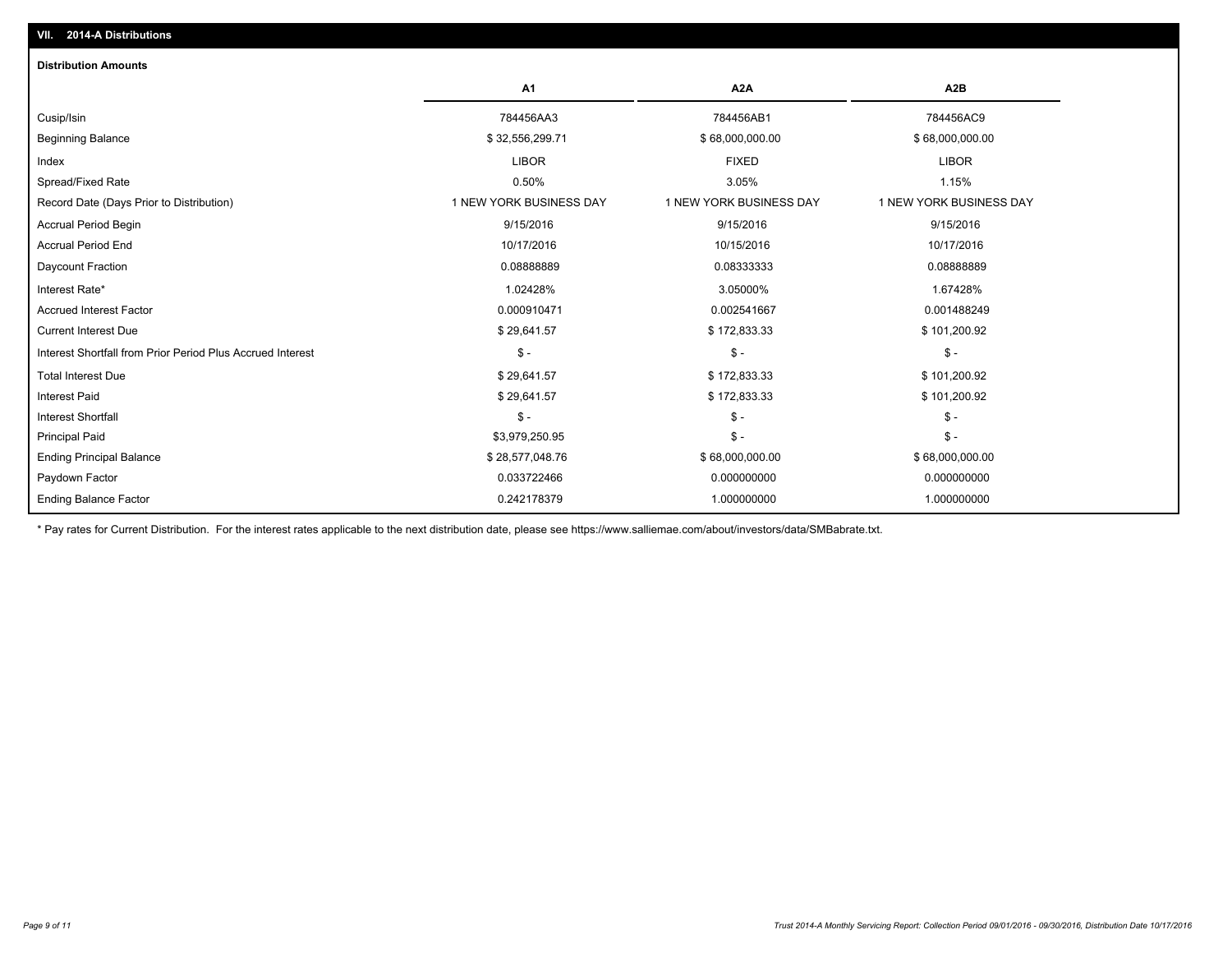| <b>Distribution Amounts</b>                                |                         |                         |                         |
|------------------------------------------------------------|-------------------------|-------------------------|-------------------------|
|                                                            | A <sub>3</sub>          | в                       | c                       |
| Cusip/Isin                                                 | 784456AD7               | 784456AE5               | 784456AF2               |
| <b>Beginning Balance</b>                                   | \$50,000,000.00         | \$36,000,000.00         | \$42,000,000.00         |
| Index                                                      | <b>LIBOR</b>            | <b>FIXED</b>            | <b>FIXED</b>            |
| Spread/Fixed Rate                                          | 1.50%                   | 4.00%                   | 4.50%                   |
| Record Date (Days Prior to Distribution)                   | 1 NEW YORK BUSINESS DAY | 1 NEW YORK BUSINESS DAY | 1 NEW YORK BUSINESS DAY |
| <b>Accrual Period Begin</b>                                | 9/15/2016               | 9/15/2016               | 9/15/2016               |
| <b>Accrual Period End</b>                                  | 10/17/2016              | 10/15/2016              | 10/15/2016              |
| Daycount Fraction                                          | 0.0888889               | 0.08333333              | 0.08333333              |
| Interest Rate*                                             | 2.02428%                | 4.00000%                | 4.50000%                |
| <b>Accrued Interest Factor</b>                             | 0.001799360             | 0.003333333             | 0.003750000             |
| <b>Current Interest Due</b>                                | \$89,968.00             | \$120,000.00            | \$157,500.00            |
| Interest Shortfall from Prior Period Plus Accrued Interest | $\mathbb{S}$ -          | $$ -$                   | $$ -$                   |
| <b>Total Interest Due</b>                                  | \$89,968.00             | \$120,000.00            | \$157,500.00            |
| <b>Interest Paid</b>                                       | \$89,968.00             | \$120,000.00            | \$157,500.00            |
| <b>Interest Shortfall</b>                                  | $S -$                   | $\mathsf{\$}$ -         | $\mathsf{\$}$ -         |
| <b>Principal Paid</b>                                      | $S -$                   | $\mathsf{\$}$ -         | $S -$                   |
| <b>Ending Principal Balance</b>                            | \$50,000,000.00         | \$36,000,000.00         | \$42,000,000.00         |
| Paydown Factor                                             | 0.000000000             | 0.000000000             | 0.000000000             |
| <b>Ending Balance Factor</b>                               | 1.000000000             | 1.000000000             | 1.000000000             |

\* Pay rates for Current Distribution. For the interest rates applicable to the next distribution date, please see https://www.salliemae.com/about/investors/data/SMBabrate.txt.

**VII. 2014-A Distributions**